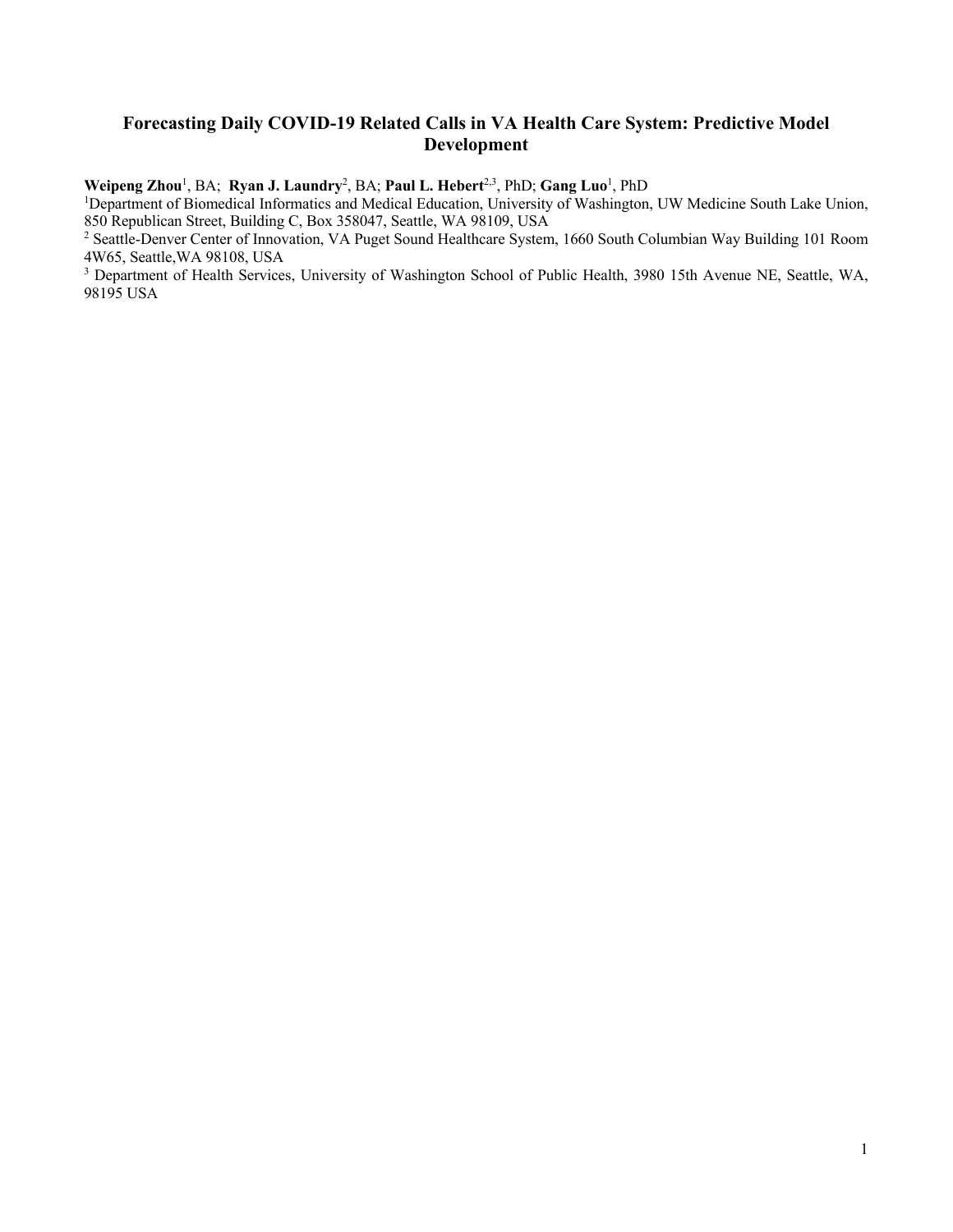# Abstract

**Background**: COVID-19 has become a challenge worldwide and properly planning of medical resources is the key to combating COVID-19. In the US Veteran Affairs Health Care System (VA), many of the enrollees are susceptible to COVID-19. Predicting the COVID-19 to allocate medical resources promptly becomes a critical issue. When the VA enrollees have COVID-19 symptoms, it is recommended that their first step should be to call the VA Call Center. For confirmed COVID-19 patients, the median time from the first symptom to hospital admission was seven days. By predicting the number of COVID-19 related calls, we could predict imminent surges in healthcare use and plan medical resources ahead.

**Objective**: The study aims to develop a method to forecast the daily number of COVID-19 related calls for each of the 110 VA medical centers.

**Methods**: In the proposed method, we pre-trained a model using a cluster of medical centers and fine-tuned it for individual medical centers. At the cluster level, we performed feature selection to select significant features and automatic hyperparameter search to select optimal hyper-parameter value combinations for the model.

**Results**: The proposed method was evaluated for 110 VA medical centers on the test dataset. The prediction error was 2.13±0.23 in mean square error (MSE) when the configurations of the method (medical center clusters, selected features, and optimal hyper-parameter value combinations) were determined on the first prediction day and reused in the rest of the days. We constructed a baseline method where we built one model directly for each medical center. Compared to the baseline method, the MSE mean of the proposed method decreased by 73.07% and the standard deviation decreased by 68.05%. The proposed method also performed well when the amount of training data was further reduced. In a more computational expensive experiment where the configurations were determined daily, the proposed method's MSE standard deviation further decreased with MSE mean remained similar.

**Conclusions**: This study proposed an accurate method to forecast the daily number of COVID-19 related calls for VA medical centers. The proposed method was able to overcome modeling challenges by grouping similar medical centers into clusters to enlarge the dataset for training models, and using hyper-parameter search to automatically find optimal hyper-parameter value combinations for models. With the proposed method, surges in health care can be predicted ahead. This allows health care practitioners to better plan medical resources and combat COVID-19.

**Keywords**: COVID-19 forecasting; clustering; hyper-parameter search; model pre-training; model fine-tuning

#### **Introduction**

#### **Background**

In 2020, the world was hit by the highly contagious COVID-19 disease [1,2]. The spread of COVID-19 could cause severe social and economic crises. Health care practitioners have been working hard to mitigate the crises. To combat COVID-19, it is necessary to plan medical resources in real-time. During the pandemic, COVID-19 outbreaks escalated quickly and the ability to plan medical resources becomes critical. Hospitals need to react to the outbreaks and at the same time maintaining the existing patients well. In circumstances where physicians are affected by COVID-19, hospitals also need to take immediate actions to monitor and reschedule them. Tools that can forecast COVID-19 could help hospitals plan medical resources and handle such events [3–5].

In the US Department of Veterans Affairs Health Care System (VA), COVID-19 needs to be carefully monitored. The US Department of Veterans Affairs Health Care System is the largest integrated health care system in the United States. It consists of over 100 VA medical centers and serves millions of veterans [6,7]. Many veterans in the VA experienced comorbid chronic conditions [6], increasing their vulnerability to COVID-19 and increasing the likelihood of hospitalization. A sudden outbreak of COVID-19 can result in a significant surge of medical needs in the VA.

To help planning medical resources in the VA, it is useful to forecast the daily number of COVID-19 related phone calls in VA. During the pandemic, health care use mainly starts with a phone call that describes the symptoms. For confirmed COVID-19 patients, the median time from the first symptom to dyspnea has been estimated as five days, to hospital admission was seven days, and to acute respiratory distress was eight days [31]. A large number of COVID-19 related calls is likely to indicate a large number of confirmed COVID-19 patients in the future. Thus, by forecasting the daily number of COVID-19 related calls, we could predict imminent surges in healthcare use in VA and plan medical resources promptly.

To generate accurate predictions for COVID-19, we employed deep learning models. In the field of COVID-19 forecasting, deep learning models [3,8,9] were particularly effective because of their efficiency in handling multivariate features and long time series. However, applying deep learning models to forecast COVID-19 for VA medical centers has two major challenges. Despite being in the middle of the COVID-19 pandemic, the dataset available for model training is small and deep learning models usually do not perform well with a small dataset. Additionally, even though deep learning models are effective, their performance heavily depends on their hyper-parameter settings. To address them, we proposed a novel method. The method was able to train robust models by enlarging the training dataset. The proposed method grouped similar medical centers into a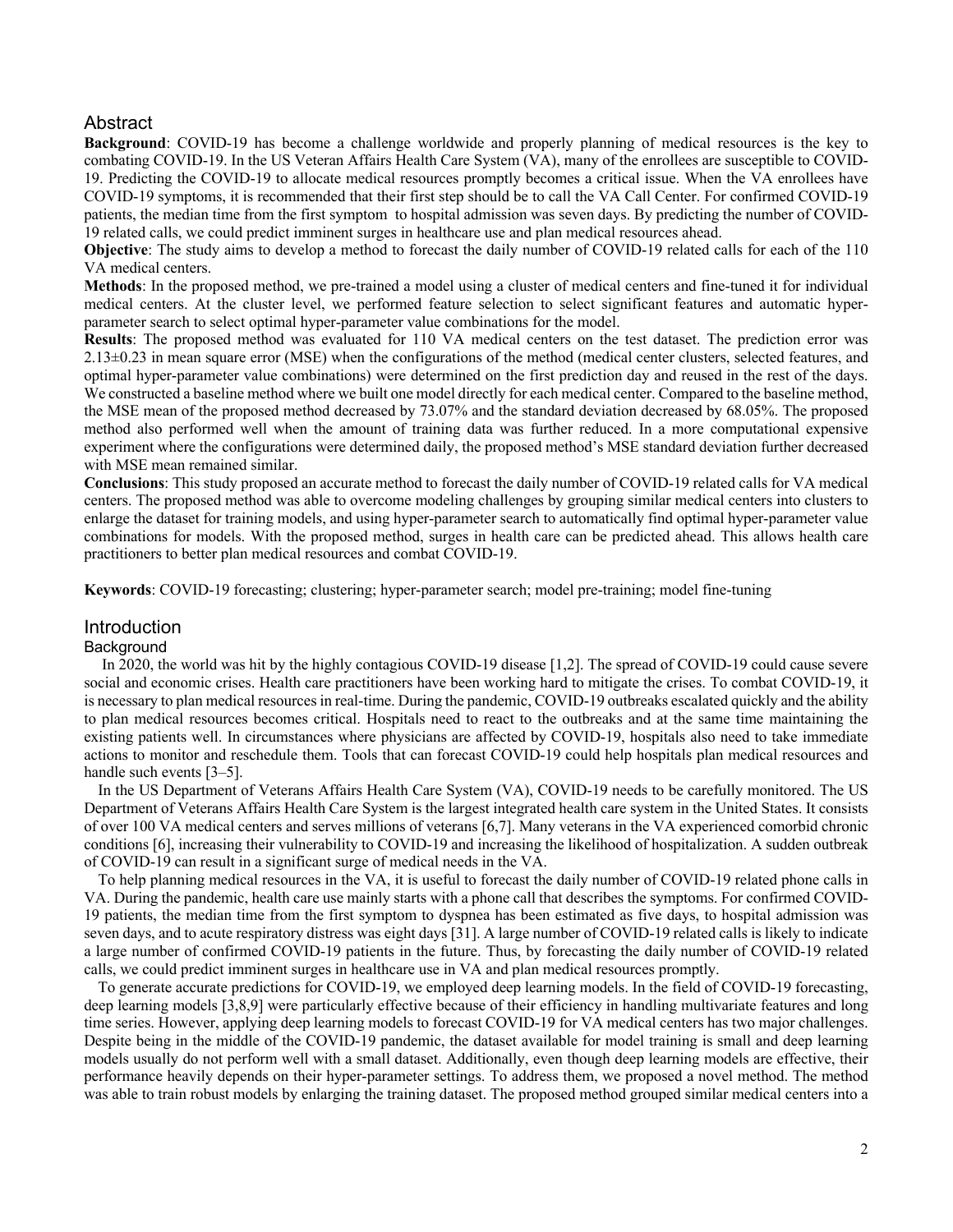cluster, pre-trained a model from the cluster, and fine-tuned the pre-trained model to fit individual medical centers. The method also alleviated the burden of hyper-parameter tuning by employing an automatic hyper-parameter search method. The proposed method could help planning medical resources by providing high quality predictive models.

# **Objectives**

To forecast the daily number of COVID-19 related calls, this study proposed a data-efficient method. This study demonstrated the proposed method on a VA data set and predicted the daily number of COVID-19 related calls for 110 medical centers.

# Methods

### Study design and ethics approval

VA's institutional review boards approved this secondary analysis study on clinical data.

# Patient cohort

In the processed dataset, 110 out of 140 medical centers were selected for modeling (selection criteria were described in the data analysis section). The patient cohort contained VA Health Care System enrollees who called the VA medical centers between January 1st, 2020 and July 27th, 2020.

### Prediction target (a.k.a. the dependent variable)

In this study, the prediction target was the daily number of COVID-19 related calls to VA medical centers. On each day and for each medical center, we measured the total number of calls occurred. Based on the call records, we also inferred the daily number of calls related to COVID-19 symptoms for each medical center. According to data from Wuhan, the most common symptoms at the onset of illness were fever (98.6%), fatigue (69.6%), dry cough (59.4%), myalgia (34.8%), and dyspnea (31.2%) [31]. To find calls related to COVID-19, we searched these five keywords in the call records using the Veterans Indexed Search for Analysis tool [30]. A call was considered to be COVID-19 related if a match was found.

# Data set

The VA data warehouse supplied textual call data and we processed the data to find the daily number of COVID-19 related calls for each medical enter. After data preparation, the data set contained 110 medical centers and the time period was between January 1st, 2020 and July 27th, 2020.

# The training and test set split

The last 30 days of the dataset were used for testing. The test set contained data between June 28th, 2020 and July 27th, 2020. When making forecasting for a prediction day, the training set available for medical center clustering, feature selection, hyper-parameter search and model training consisted of all data prior to the prediction day.

# Features (a.k.a. independent variables)

To enhance the model's prediction performance, we also considered features other than the daily number of COVID-19 related calls. When identifying the daily number of COVID-19 related calls, we also recorded the daily number of calls in total and added it to the feature set. We also derived the day of week and week of the year from the call day and used them as features. In the COVID-19 Impact Analysis Platform [11], county-level COVID-19 related features (e.g. daily confirmed COVID-19 cases, daily COVID-19 test positive rate) were available in public and we added them to the feature set. The details of these features were described in Table 1.

| Name                                                             | Description                                                 | Source |
|------------------------------------------------------------------|-------------------------------------------------------------|--------|
| Daily number of<br>$COVID-19$ related $\vert$ COVID-19.<br>calls | The daily number of calls to VA call centers and related to | VА     |
| Daily number of<br>calls                                         | The daily number of calls to VA call centers.               | VА     |

| Table 1. The dataset features used in this study. |  |
|---------------------------------------------------|--|
|---------------------------------------------------|--|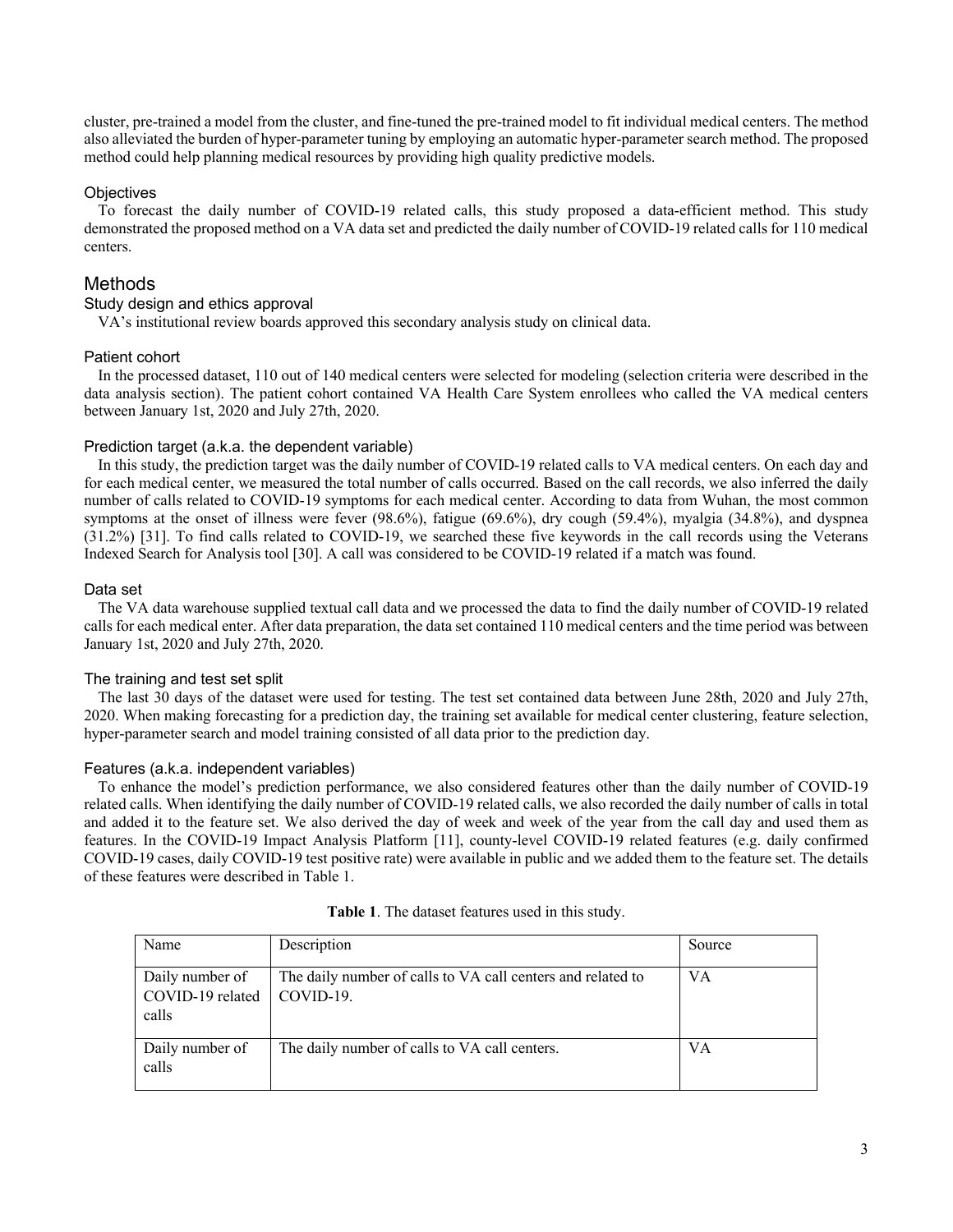| Day of the week                                | The index of a day in a week (e.g. 1 for Monday, 2 for<br>Tuesday).                                                                                             | Derived from date                    |
|------------------------------------------------|-----------------------------------------------------------------------------------------------------------------------------------------------------------------|--------------------------------------|
| Week of the year                               | The index of a week in a year (e.g. 1 for the first week, 2 for<br>the second week).                                                                            | Derived from date                    |
| Social distancing<br>index                     | The index measuring the extent the population practicing<br>social distancing in the region served by a VA medical center.<br>Integer value ranging from 0-100. | COVID-19 Impact<br>Analysis Platform |
| Percentage of<br>people at home                | The percentage of people staying at home in the region served<br>by the VA medical center.                                                                      | COVID-19 Impact<br>Analysis Platform |
| Trips per person                               | The average number of trips a person takes per day in the<br>region served by a VA medical center.                                                              | COVID-19 Impact<br>Analysis Platform |
| Percentage of out-<br>of-county trips          | The percentage of out-of-county trips in the region served by a<br>VA medical center.                                                                           | COVID-19 Impact<br>Analysis Platform |
| Miles traveled per<br>person                   | The average number of miles a person travels (walk, bike, car,<br>bus, train, plane, etc.) per day in the region served by a VA<br>medical center.              | COVID-19 Impact<br>Analysis Platform |
| Non-work trips<br>per person                   | The average number of non-work trips (grocery, restaurant,<br>etc.) a person takes per day in the region served by a VA<br>medical center.                      | COVID-19 Impact<br>Analysis Platform |
| Number of new<br>COVID-19 cases                | The number of new COVID-19 cases found in the region<br>served by a VA medical center.                                                                          | COVID-19 Impact<br>Analysis Platform |
| Weighted<br>population                         | The weighted population in the region served by a $V\overline{A}$ medical<br>center.                                                                            | COVID-19 Impact<br>Analysis Platform |
| Weighted<br>COVID-19 cases<br>per 1000 people  | The weighted average of CDC-reported COVID-19 cases per<br>1000 people in the region served by a VA medical center.                                             | COVID-19 Impact<br>Analysis Platform |
| Number of<br>COVID-19 tests                    | The number of COVID-19 tests done in the region served by a<br>VA medical center.                                                                               | COVID-19 Impact<br>Analysis Platform |
| Number of<br>COVID-19 tests<br>per 1000 people | The number of COVID-19 tests done per 1000 people in the<br>region served by a VA medical center.                                                               | COVID-19 Impact<br>Analysis Platform |
| COVID-19 test<br>positive rate                 | The number of positive cases divided by the number of<br>COVID-19 tests in the region served by a VA medical center.                                            | COVID-19 Impact<br>Analysis Platform |
| Number of<br>COVID-19<br>hospitalizations      | The number of COVID-19 related hospitalizations in the<br>region served by a VA medical center.                                                                 | COVID-19 Impact<br>Analysis Platform |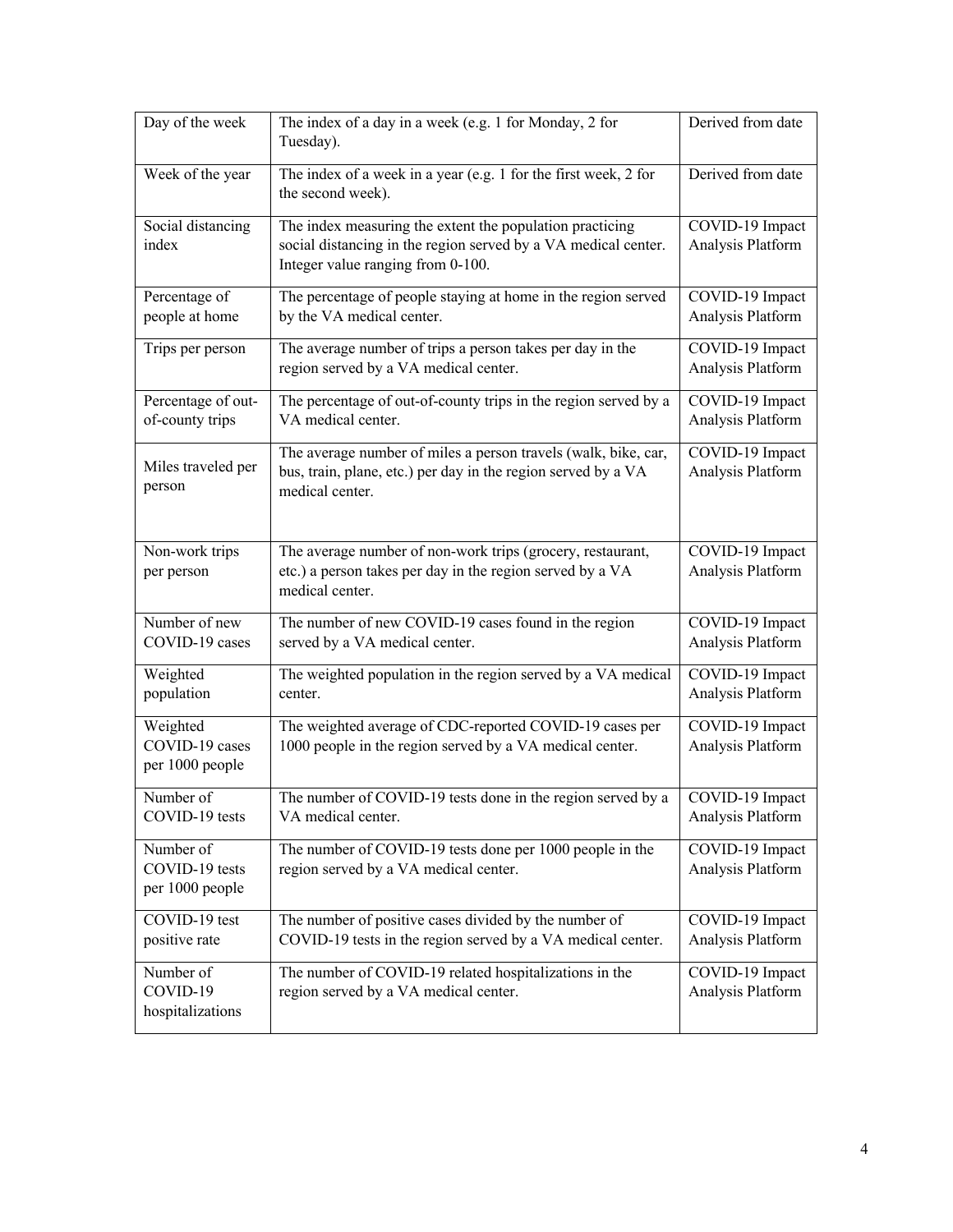#### Data analysis

### Data preparation

It is common for a medical center to have missing data for the daily number of COVID-19 related calls. When the missingness is significant, we excluded the medical center from the analysis. For each medical center, we calculated the proportion of days missing a COVID-19 related calls record. We only kept a medical center when the missingness was lower than 5%.

Additionally, we observed that some medical centers had a small number of calls but the number fluctuated highly over time. For example, one medical center received 6.76 COVID-19 related calls per day on average but the standard deviation of the calls per day was 5.45. This indicates that this medical center has a highly fluctuating COVID-19 related call number and it is difficult to predict its future. Moreover, the forecast results for such medical centers could be less meaningful because they could be significantly affected by randomness. As a result, we excluded a medical center from the dataset when it fluctuated significantly. To standardize across medical centers, we measured a medical center's fluctuation by computing the coefficient of variation, which was the mean of the COVID-19 related calls on all days divided by the standard deviation of the COVID-19 calls on all days. We excluded a medical center when its coefficient of variation was less than 1. After filtering by missingness and fluctuation, if a remaining medical center still had missing values, we imputed them using forward fill. This filled a missing value by its nearest backtracked value. A 3-day backward moving average was taken subsequently to smoothen the data and let the data pattern stand out more clearly. After preprocessing, we managed to keep 110 and exclude 30 medical centers. In the processed data set, the mean and standard deviation of the COVID-19 related calls was 7.17±6.47. We see that the COVID-19 related call data was still highly flutuating even after pre-processing and this could be a challenge for forecasting.

#### Performance metrics

When evaluating the prediction error of a forecast model, we used mean squared error (MSE). Let *n* be the number of data points to predict,  $Y_i$  be the prediction generated by the model and  $y_i$  be the prediction target. The mean square error is calculated as

$$
MSE = \frac{1}{n} \sum_{i=1}^{n} (Y_i - y_i)^2
$$

### Model for forecasting the daily COVID-19 related calls

In the field of COVID-19 forecasting, deep learning models [3,8,9] were particularly effective because of their efficiency in handling multivariate features and long time series. In this study, the specific deep learning model to consider was the Long Short-Term Memory network (LSTM) model [27,28]. LSTM is a type of deep learning model that specializes in time series forecasting and can efficiently handle multivariate features and long time series. LSTM has also been shown to perform well in forecasting tasks related to COVID-19 [8,9]. This study employed a simple LSTM for the purpose of demonstration. The simple LSTM contained a recurrent layer followed by a linear layer. The recurrent layer helped to extract significant features from the time series and the linear layer helped to synthesize the extracted features into a forecast. However, applying deep learning models to forecast COVID-19 for VA medical centers has two major challenges. Despite being in the middle of the COVID-19 pandemic, the dataset available for model training is small and deep learning models usually do not perform well with a small dataset. Additionally, even though deep learning models are effective in time series forecasting, their performance heavily depends on their hyper-parameter settings. To figure out an optimal hyper-parameter value combination, manual tuning is usually required by domain experts. In the VA system, there are more than 100 medical centers, each of which serving a unique population of patients. It is almost infeasible to tune a model for each manually. To solve these problems, we proposed a novel method.

#### The proposed method

#### Overview

Despite being in the middle of the COVID-19 pandemic, the dataset available for model training is small and deep learning usually does not perform well with a small dataset. To solve this problem, the proposed method applied the idea of model pretraining and fine-tuning [12], a widely used strategy in deep learning for training robust models even with a small dataset. In computer vision, people addressed the insufficient data problem by pre-training models on large datasets such as ImageNet [13,14] and then fine-tuning them on downstream tasks. The rationale behind this idea is that the early layers in the deep learning models are able to learn universal rules appliable across tasks and the fine-tuning step can apply these rules locally to downstream tasks. For example, when building phenotype-specific clinical text encoders, Dligach, Afshar and Miller first pretrained a universal text encoder using data of multiple phenotypes. They then created an encoder for each phenotype by refining the pre-trained model using data from individual phenotypes [15]. Because pre-trained models learned general feature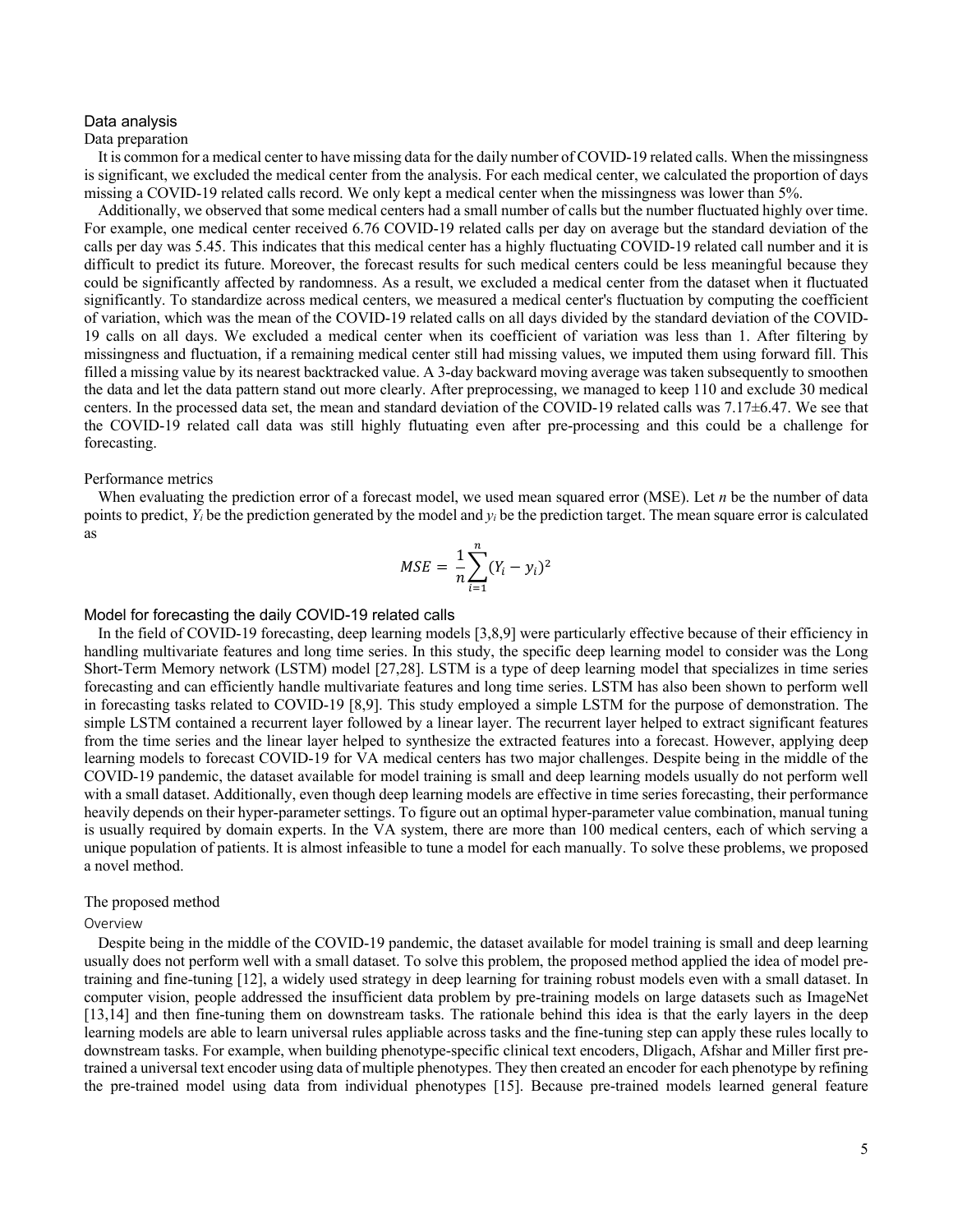representation from a large dataset and used them for the downstream tasks, this model pre-training strategy can also be viewed as a regularization for avoiding overfitting on small datasets.

When building models for forecasting the daily number of COVID-19 related calls, the proposed method applied the idea of pre-training. The proposed method combined multiple medical centers into one dataset, used the dataset to pre-train a general model and fine-tuned the model to fit individual medical centers.

Nevertheless, in order to utilize pre-training models well, the pre-trained model needs to share similar characteristics with the downstream tasks. If not, some of the learned rules in the pre-train model would not be appliable to individual medical centers. This created redundancy in the pre-trained model and made it difficult for fine-tuning the pre-trained model to downstream tasks. Because VA medical centers served different populations, the COVID-19 trend of some medical centers might be more similar than other medical centers'. Our method took advantage of this to make model training more efficient. Instead of creating one pre-trained model using datasets from all medical centers, the proposed method grouped medical centers into clusters and created a pre-trained model for each. When fine-tuning models for individual medical centers, pre-trained models of their corresponding clusters were used. In this way, the proposed method ensured that the rules learned by the pretrained models were useful for downstream medical centers to the greatest extent. The clustering technique also reduced the burden of hyper-parameter tuning because we only need to tune one pre-trained model for a cluster of medical centers. In a study, researchers grouped Chinese provinces into clusters and used the larger dataset to build a model. They directly used the model to forecast the COVID-19 activity for provinces [16]. Differing from this study, our proposed method took a step further by refining the cluster-level model to create tailored models for individual medical centers.

When training machine learning models, applying feature selection can enhance the learning algorithm by eliminating the redundant information from a dataset [17]. However, applying feature selection on a small dataset is dangerous because feature selection methods themselves are machine learning algorithms and suffer from the curse of dimensionality; in training a machine learning algorithm, the amount of data required for getting a meaningful model often grows exponentially with the number of the dimensions (features) of a dataset [18–20]. To ensure the robustness of feature selection, the proposed method performed feature selection at the cluster-level dataset instead of the medical center-level.

Although deep learning models can usually produce excellent results, their performance is often sensitive to the selection of its hyper-parameter values. Traditionally, expert knowledge was required for tuning and selecting the optimal hyper-parameter value combinations. Recently, automated hyper-parameter search methods were developed for solving this problem. The newly developed methods have been shown to consistently outperform grid search, random search and sometimes even domain experts [21–23]. In major tech companies like Google, hyper-parameter search has also often been the default solution for building machine learning models [24]. This study involved building deep learning models repeatedly for each medical center cluster and each day. To do so with time efficiency and accuracy, we employed hyper-parameter search to automatically find optimal hyper-parameter value combinations.

The proposed method combined clustering, feature selection, hyper-parameter search, model pre-training and fine-tuning into a single workflow to predict the daily number of COVID-19 related calls for 110 VA medical centers. A flow chart illustrating the method's execution order on a prediction day was shown in Figure 1. The proposed method first divided VA medical centers into clusters and performed feature selection at the cluster-level to select significant features; then, hyperparameter search was performed to find optimal hyper-parameter value combinations and a pre-trained model was built for each cluster; in the end, the pre-trained model was fine-tuned to create models for individual medical centers. The fine-tuned models were used for making forecasts. In a typical scenario, the medical center clusters, selected features and hyper-parameter value combinations could be determined once and reused in the subsequent days. Nevertheless, when computational resources were permitted, they could also be determined daily, and this scenario was explored in a separate experiment. The cluster-level models and fine-tuned models, however, were rebuilt daily as they required neglectable computational resources. The details of the method's components were described in the subsections.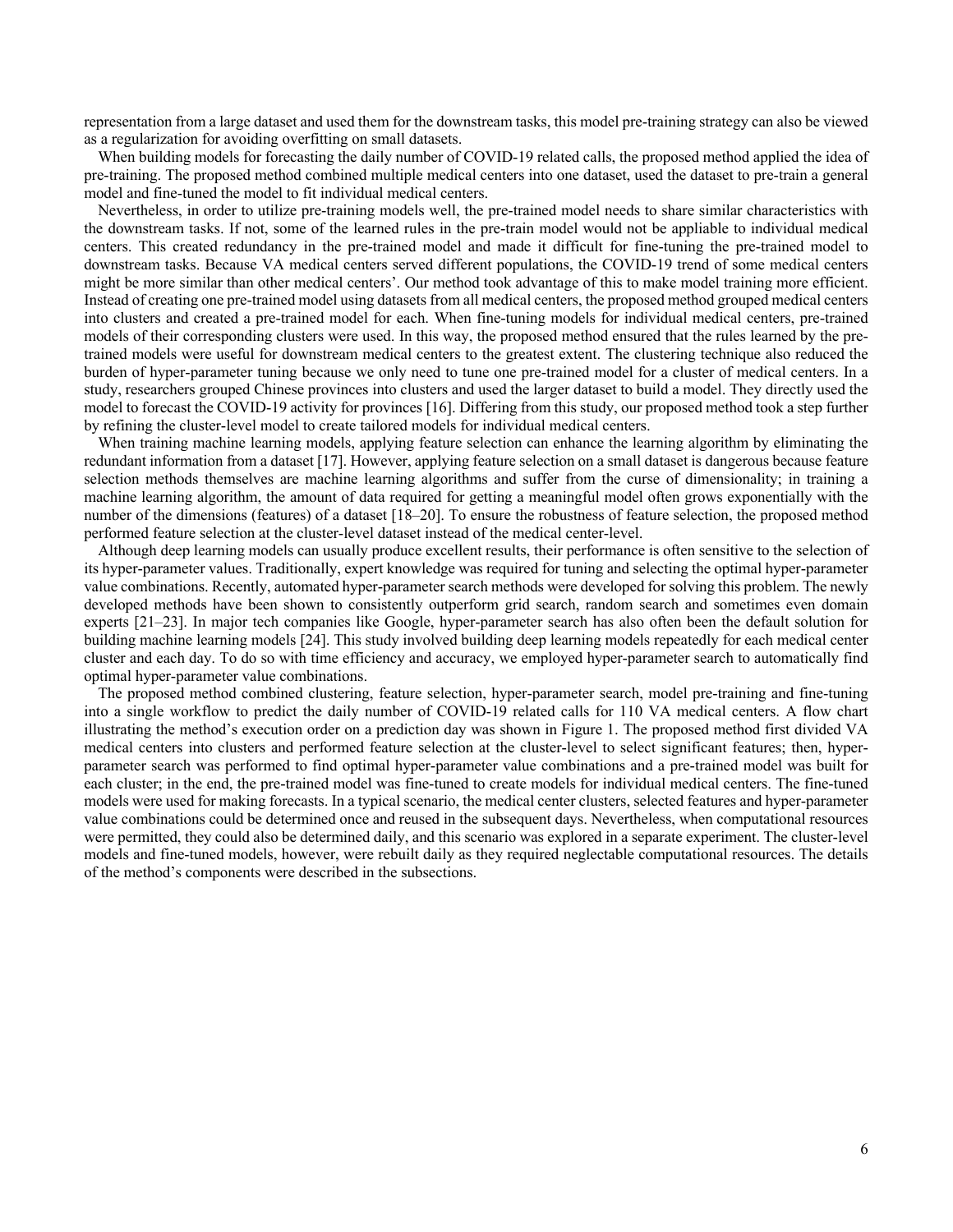

**Figure 1**. The flow diagram when the proposed method was used to forecast the number of COVID-19 related calls for 110 medical centers on a prediction day.

#### Medical center clustering

At the beginning of the workflow, the method used a clustering algorithm to divide medical centers into clusters such that medical centers in the same cluster share similar characteristics [16]. In the clustering algorithm, each medical center was characterized by its number of COVID-19 related calls over time. The algorithm computed a pairwise correlation matrix for the medical centers. Each value in the matrix represents the level of similarity between two medical centers. According to the correlation matrix, the clustering algorithm applied hierarchical clustering. It iteratively found medical centers that had high similarity and merged them into clusters. The smaller clusters could also be merged into a larger one. To determine the appropriate number of clusters to generate at last, the algorithm calculated and maximized the Calinski-Harabasz Index [25]. The index measured the difference between inter-cluster dispersion and between-clusters dispersion. Let *n* be the size of the data set,  $k$  be the number clusters generated. The Calinski-Harabasz Index (CH) is calculated

$$
CH = \frac{\text{tr}(B_k)}{\text{tr}(W_k)} \times \frac{n-k}{k-1}
$$

where tr( $B_k$ ) is the trace of the between group dispersion matrix  $B_k$  and tr( $W_k$ ) is the trace of the within-cluster dispersion matrix *W*<sub>k</sub>. Let  $C_q$  be the data points in cluster *q*,  $c_q$  be the center of cluster *q*, *c* be the center of the entire data set, and  $n_q$  be the number of points in cluster *q*. The two matrices are calculated as

$$
W_k = \sum_{q=1}^k \sum_{x \in C_q} (x - c_q)(x - c_q)^T
$$
  

$$
B_k = \sum_{q=1}^k n_q (c_q - c)(c_q - c)^T
$$

Feature selection

After determining medical center clusters, the method applied feature selection at the cluster level. The method combined medical centers in the same clusters into one dataset and performed feature selection on it. The proposed method used the backward feature selection algorithm [26]. The algorithm started by building a linear regression model using all features and computing the level of significance (p-value) for each feature in the linear regression model; it then dropped a feature if the feature's p-value was greater than 0.05 and the feature had the highest p-value. The algorithm continued building the linear regression model with the remaining features and dropped a feature if the same condition was met. The algorithm terminated when it could no longer find a feature that satisfied the drop condition.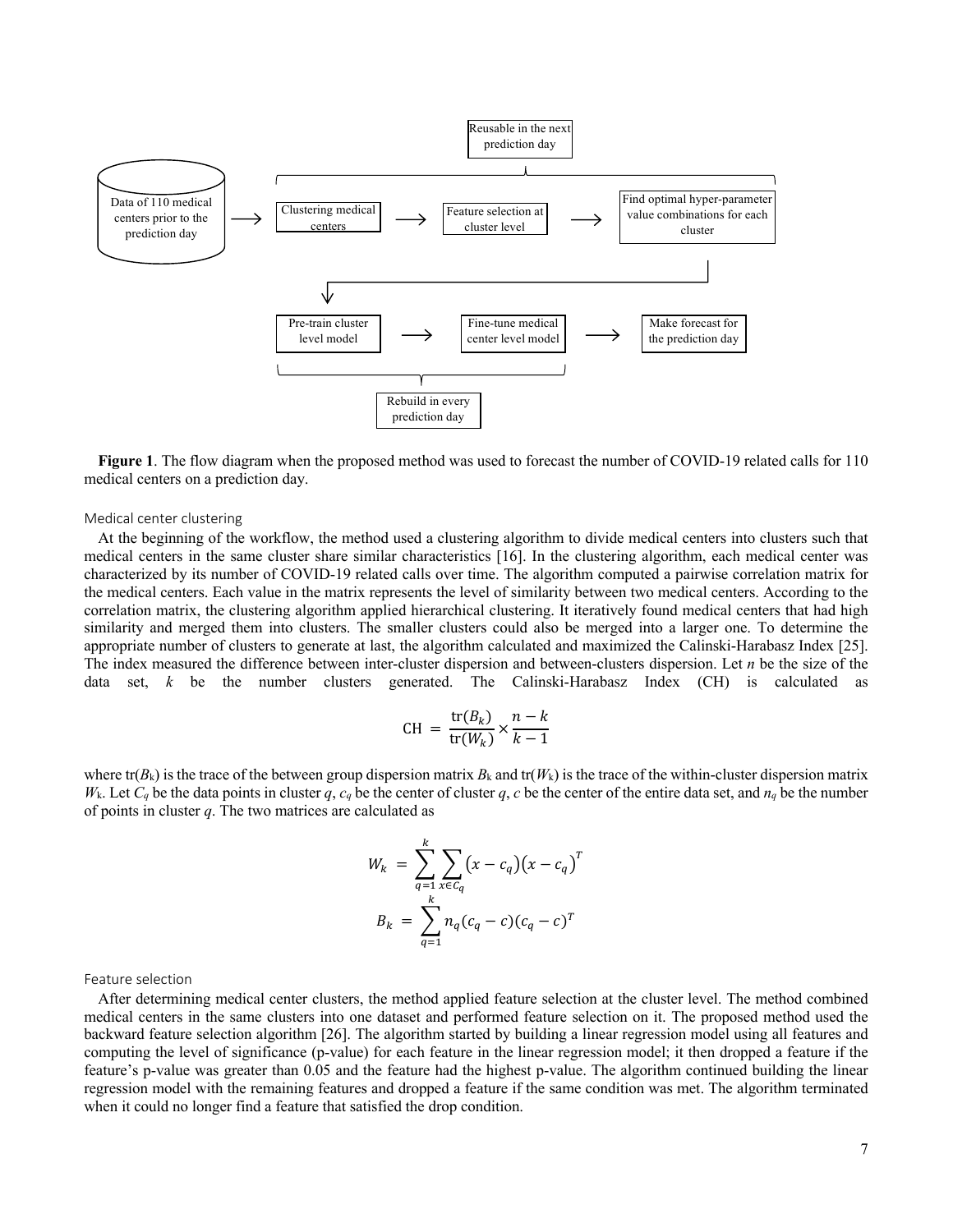#### Hyper-parameter search

Feature selection could remove redundancy in the feature set; however, to make the model use the selected features well, an optimal hyper-parameter value combination should also be selected. In the proposed method, the selection of hyper-parameter value combination was carried out by automatic hyper-parameter search. The proposed method used Bayesian Optimization and Hyperband (BOHB), a robust tool for searching hyper-parameters and has been shown to be successful on a wide range of machine learning tasks [29]. The hyper-parameter search space provided to BOHB contained three LSTM hyper-parameters. Their names, value ranges and value distributions were listed in Table 2. For each medical center cluster, BOHB automatically found an optimal hyper-parameter value combination for building a pre-trained model.

| Hyperparameter              | Value range     | Value distribution                 |
|-----------------------------|-----------------|------------------------------------|
|                             |                 |                                    |
| Learning rate               | $0.00001 - 0.1$ | Logarithmic uniform (right-tailed) |
| Number of hidden dimensions | $10 - 150$      | Discrete uniform                   |
| Dropout rate                | $0 - 0.7$       | Uniform                            |

**Table 2**. Description of hyper-parameter, value range, and distribution.

#### Model pre-training and fine-tuning

The method proceeded by pre-training a general model for each medical center cluster. Using the optimal hyper-parameter value combinations retrieved from hyper-parameter search, as well as the selected features, the method created a pre-trained LSTM model for each cluster.

Building on the pre-trained model, the method fine-tuned a tailored model for each medical center. In the pre-trained LSTM model, there was one recurrent layer and a linear layer, each containing learned parameters. The proposed method performed fine-tuning by training the pre-trained model again using the specific medical center's features. In model pre-training, the parameters of both the recurrent layer and the linear layer were learnable; however, in model fine-tuning, the parameters of the recurrent layer were fixed to be those of the pre-trained model and only parameters of the linear layer was learnable. Following the pretrain-finetune paradigm [12,15], this ensured that the fine-tuned model inherited characteristics from the pre-trained model but also contained characteristics specific to the medical center it was tailored for.

#### Evaluating the proposed method

#### Evaluation procedure

We evaluated the proposed method on 110 VA medical centers. Each medical center contained data between January 1st, 2020 and July 27th, 2020. We used the last 30 days of the data for testing. To simulate typical usage of the method, we determined the medical center clusters, selected features, and optimal hyper-parameter value combinations once on the first testing day and reused them throughout the rest of the days. This reduced the computational resources as the determination of the medical center clusters, selected features, and optimal hyper-parameter value combinations were computationally expensive.

On each testing day, we rebuilt a model for each medical center using the most recent data up to the testing day because the model pre-training and fine-tuning were less computationally expensive. These models were used to forecast the number of COVID-19 related calls for the testing day. The forecast results were compared with their true values.

During the evaluation, we used mean squared error (MSE) to measure the forecast error. To control randomness, we repeated the whole evaluation process 5 times with different random seeds. The mean and standard error of the repetitions were reported.

#### Baseline method

Aside from the proposed method, a baseline method was also constructed for the purpose of comparison. In the baseline method, hyper-parameter search was used to create one LSTM model for each medical center directly. The hyper-parameter search was performed on the first testing day to determine the optimal hyper-parameter value combination for each medical center and reused on the rest of the days. Other settings of the baseline method were the same as those of the proposed method.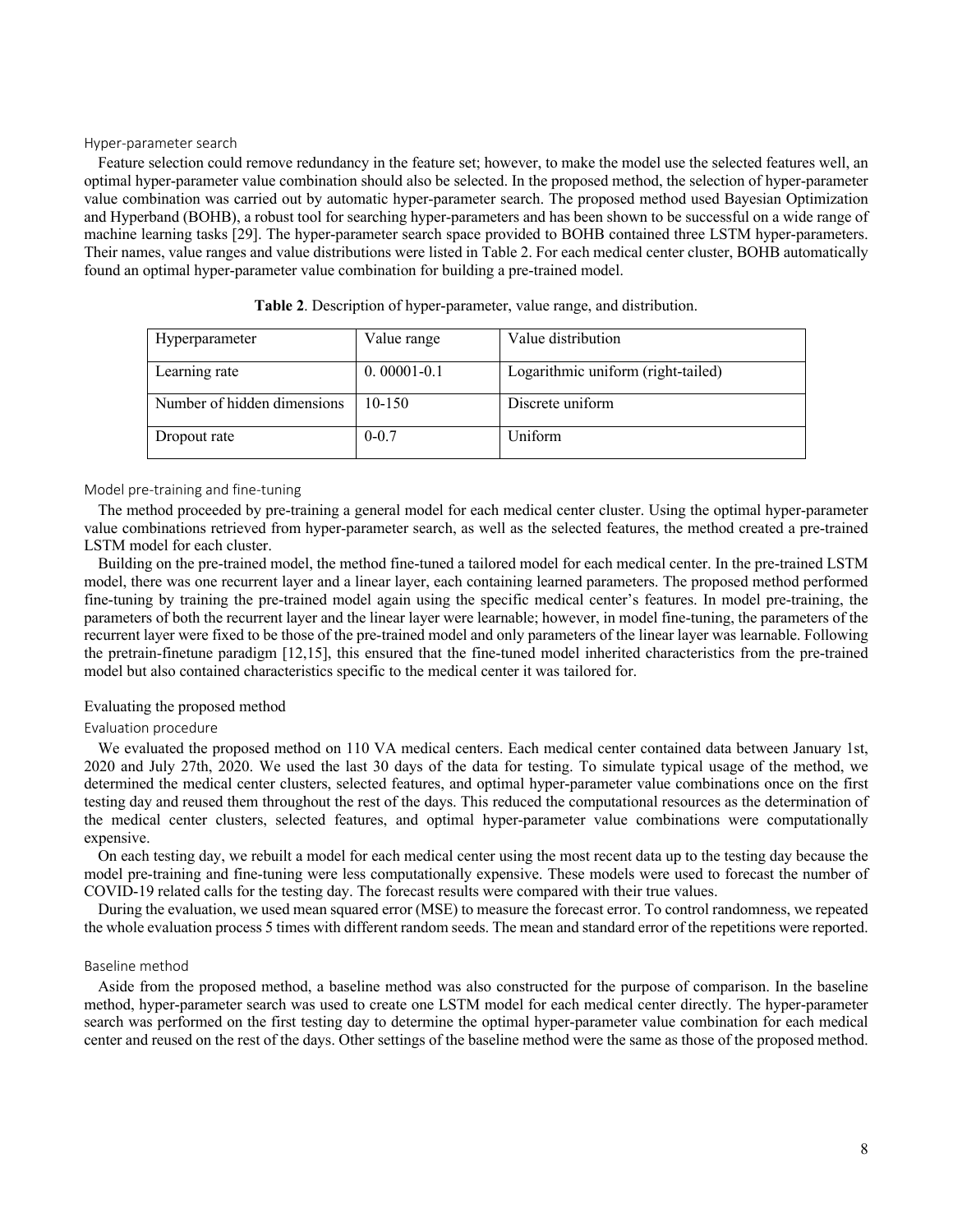Evaluating the method's performance with limited training data

In the previous experiment, there were 179 days of data available for the proposed method to make forecasts on the first testing day. In reality, we would like a forecasting model to work even when the amount of training data was small. This is especially true at the earlier stage of a pandemic when there were little training data but forecasting was highly beneficial for allocating medical resources.

To further test the proposed method's performance under these cases, we simulated more scenarios. It is possible that a pandemic had an abrupt outburst and only limited disease history was available. Thus, we tested the method's performance with different amounts of training data. To ensure a fair comparison between the experiments, we also fixed the test dataset. We performed the comparable experiments by truncating the earlier portion of the data.

In this session, the available training data no longer started from Jan 1st (179 days of training data) as before. Instead, we performed experiments where the available data for the proposed method started from March 30th, April 29th, and May 29th. These experiments were equivalent to having 90, 60, 30 days of training data for the proposed method to make forecasts on the first testing day. The available data still ended on July 27th and we still used the last 30 days of the data for testing.

Evaluating the impact of the frequency of determining the configurations (medical center clusters, selected features, and optimal hyper-parameter value combinations)

In a more rigorous environment (e.g. sufficient time and abundant energy consumption were permitted), the medical center clusters, selected features, and optimal hyper-parameter value combinations could be updated every few days. We experimented with the circumstances where the configurations were determined every 5, 3 and 1 day(s). We sought to analyze if updating these configurations frequently had an impact on the forecast performance.

#### Results

### Comparison between the proposed method and the baseline method

The MSE of the forecast was  $2.13\pm0.23$  for the proposed method and  $7.91\pm0.72$  for the baseline method. Compared to the baseline method, the MSE mean of the proposed method decreased by 73.07% (5.78/7.91) and the MSE standard deviation decreased by 68.05% (0.49/0.72). Most of the time, the medical centers were clustered into 3 groups, despite the fact that the maximumly allowable clusters were 10. In rare cases, the medical centers were clustered into 4 groups. This indicated that the VA medical centers had distinctive characteristics in receiving COVID-19 related calls but they were not significantly different.

#### Evaluating the method's performance with limited training data

The forecast MSE for 90, 60, 30 days of training data were  $2.32\pm0.16$ ,  $3.05\pm0.29$ , and  $4.66\pm1.09$  respectively. The mean and standard deviation of the MSE consistently increased with the reducing amount of training data. When the number of training days reduced from 90 to 60 to 30, the MSE mean increased by 31.47% (0.73/2.32) and 52.79% (1.61/3.05); the MSE standard deviation increased by 81.25% (0.13/0.16) and 275.86% (0.8/0.29). The performance decrease was the most significant when the number of training days was reduced from 60 to 30.

Compared to the case where the full COVID-19 history (179 days) was available for the method, the MSE mean increased by 8.92% (0.19/2.13), 43.19% (0.92/2.13) and 118.78% (2.53/2.13); the MSE standard increased by -30.43% (-0.07/0.23), 26.09% (0.06/0.23), 373.91% (0.86/0.23). The performance was similar when the amount of training data was nearly halved to 90 days. The method performed worst when the amount of training data was 30 days. It is worth noticing that even when the amount of training data was 30, the proposed method still outperformed the baseline (MSE 7.91 $\pm$ 0.72) by a large margin (*P*<.001). This finding was particularly surprising considering that the baseline method had access to the full COVID-19 history (179 days). We hypothesized that this was because the proposed method's medical center clustering and model pre-training effectively remedied the problem of data insufficiency. This showed that the proposed method performed robustly even when the amount of training data was limited.

### Evaluating the impact of the frequency of determining the configurations

When the configurations (medical center clusters, selected features, and optimal hyper-parameter value combinations) of the proposed method were determined every 5, 3 and 1 day(s), the MSE were  $2.20\pm0.15$ ,  $2.18\pm0.15$  and  $2.19\pm0.06$ , respectively. In an earlier experiment, the proposed method's configurations were determined on the first day and reused throughout the rest of the days. We considered this experiment as a circumstance where the configurations were determined every 30 days because the test dataset contained 30 days. With this auxiliary experiment added, we concluded that when the frequency of determining the configurations changed from 30 to 5, 3 and 1, the mean of the MSE remained similar, but the standard deviation of MSE reduced by 34.78% (0.08/0.23), 34.78% (0.08/0.23) and 73.01% (0.17/0.23) respectively.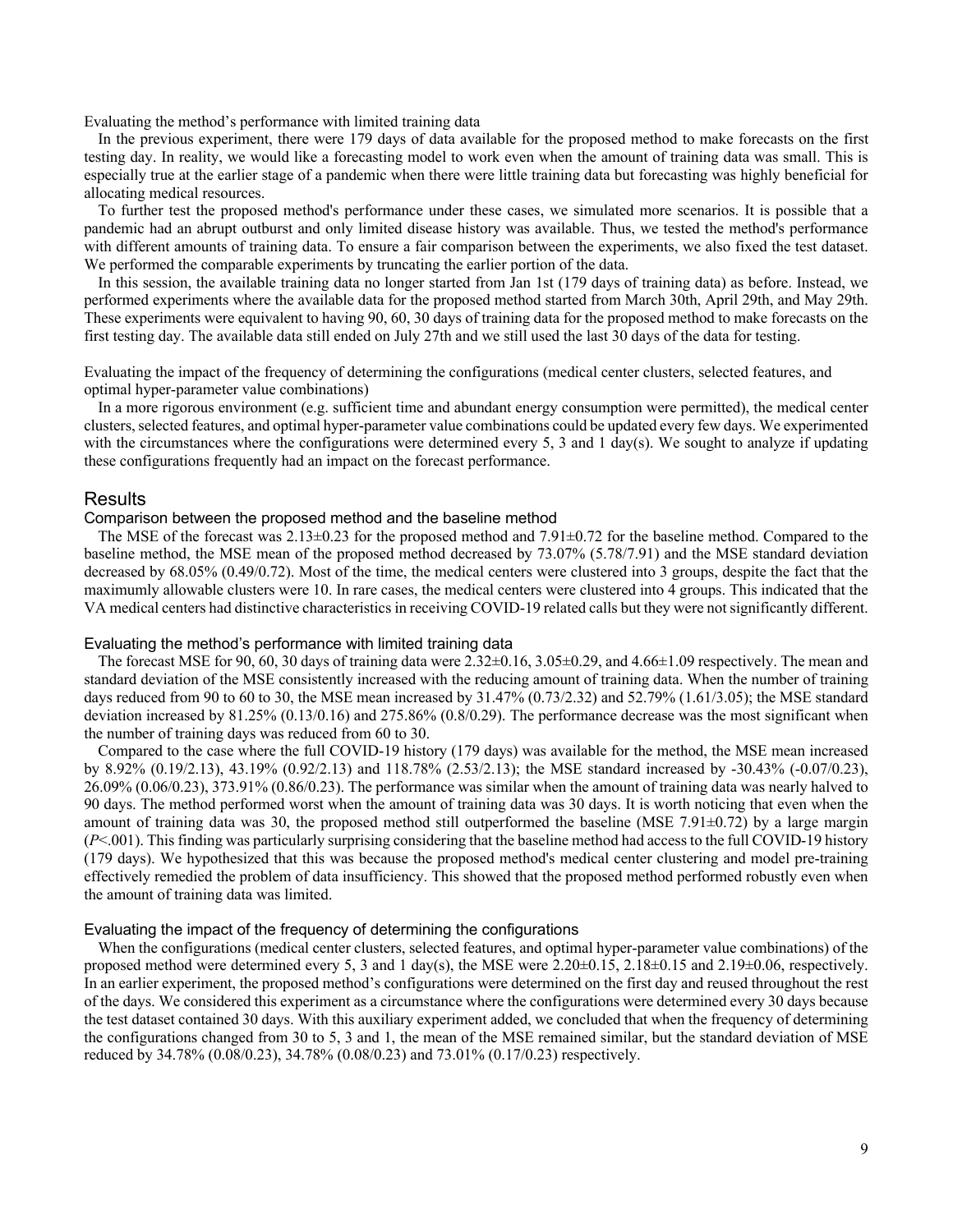# **Discussion**

### Principal results

In this study, we proposed a method to forecast the daily number of COVID-19 related calls for 110 medical centers; the prediction error was 2.13±0.23 when the configurations of the method (medical center clusters, selected features, and optimal hyper-parameter value combinations) were determined on the first prediction day and reused in the rest of the days. Compared to the baseline method, the MSE mean of the proposed method decreased by 73.07% and the standard deviation decreased by 68.05%. The proposed method also performed well when the amount of training data was limited. In a more computational expensive experiment where the configurations were determined daily, the proposed method's MSE standard deviation further decreased with MSE mean remained similar. The decrease of the MSE standard deviation reached its highest point when the configurations were determined daily. This showed that updating the configurations frequently increased the stability of the forecast.

### Limitations

This study has 2 limitations that help guide future research.

1) This study demonstrated the proposed method by predicting the number of COVID-19 related calls for VA medical centers. In the future, the proposed method can also be applied to more prediction tasks, such as predicting the daily number of COVID-19 vaccination walk-ins or appointments; the proposed method can also be applied to a broader scope such as predicting the daily number of VA emergency department visits.

2) In this study, the proposed method was evaluated using the VA health care system's dataset. In the future, it would be helpful to test the proposed method on datasets from other health care systems.

# **Conclusions**

This study developed a method to forecast the daily number of COVID-19 related calls for 110 VA medical centers. The proposed method overcame modeling challenges by dividing similar medical centers into clusters to enlarge the dataset for model pre-training. It also used hyper-parameter search to automatically find optimal hyper-parameter value combinations for building models. Additionally, the method could also produce more stable predictions when its configurations were updated daily. Besides helping health care practitioners better plan medical resources during the COVID-19 pandemic, the proposed method is also generally applicable for scenarios where prediction tasks are needed to be performed for a large number of entities but individual entities only have limited data.

### **Authors' contributions**

WZ was the main contributor to this study. RL pulled and processed the call data from VA. PH and GL participated in proposing the research, gathering the data and editing the article.

# **Conflicts of interest**

None declared.

### **Abbreviations**:

COVID-19: coronavirus disease 2019 VA: US Veteran Affairs Health Care System LSTM: long short-term memory network CDC: Centers for Disease Control and Prevention MSE: mean square error

### **References**

1. Sohrabi C, Alsafi Z, O'Neill N, Khan M, Kerwan A, Al-Jabir A, Iosifidis C, Agha R. World Health Organization declares global emergency: A review of the 2019 novel coronavirus (COVID-19). Int J Surg 2020;76:71-76. PMID:32112977 2. Wu F, Zhao S, Yu B, Chen YM, Wang W, Song ZG, Hu Y, Tao ZW, Tian JH, Pei YY, Yuan ML, Zhang YL, Dai FH, Liu Y, Wang QM, Zheng JJ, Xu L, Holmes EC, Zhang YZ. A new coronavirus associated with human respiratory disease in China. Nature 2020;579(7798):265-269; PMID:32015508

3. Ayyoubzadeh SM, Ayyoubzadeh SM, Zahedi H, Ahmadi M, R Niakan Kalhori S. Predicting COVID-19 incidence through analysis of Google trends data in Iran: data mining and deep learning pilot study. JMIR Public Health Surveill 2020;6(2):e18828. PMID:32234709

4. Klompas M. Coronavirus disease 2019 (COVID-19): Protecting hospitals from the invisible. Ann Intern Med 2020;172(9):619-620. PMID:32160299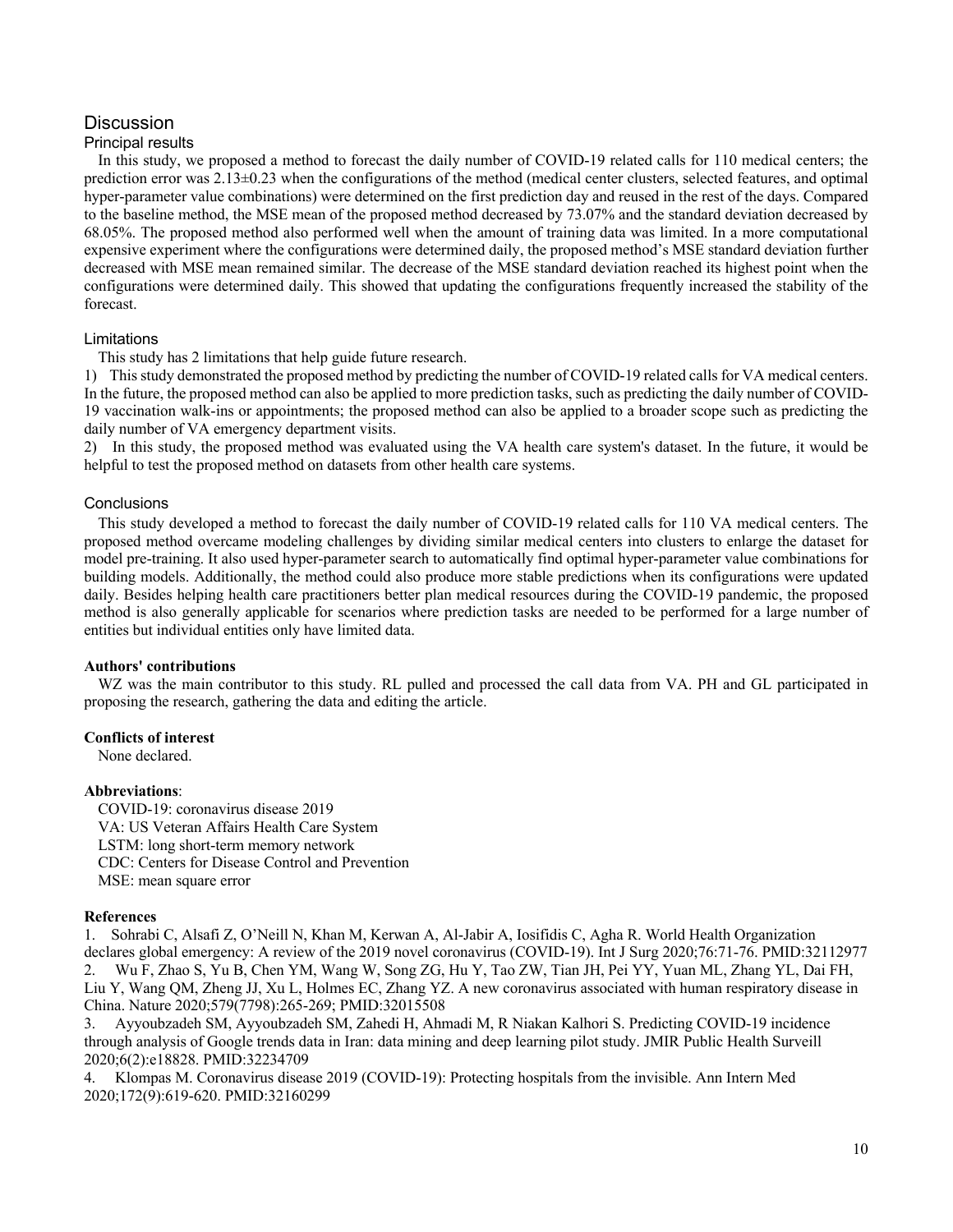5. Preiser W, Van Zyl G, Dramowski A. COVID-19: Getting ahead of the epidemic curve by early implementation of social distancing. South African Med J 2020;110(4):12876. PMID:32657730

6. Lighthall GK, Parast LM, Rapoport L, Wagner TH. Introduction of a rapid response system at a United States veterans affairs hospital reduced cardiac arrests. Anesth Analg 2010;111(3):679-686. PMID: 20624835

7. Tsai J, Middleton M, Villegas J, Johnson C, Retkin R, Seidman A, Sherman S, Rosenheck RA. Medical-legal partnerships at veterans affairs medical centers improved housing and psychosocial outcomes for vets. Health Aff (Millwood) 2017;36(12):2195-2203. PMID:29200329

8. Chimmula VKR, Zhang L. Time series forecasting of COVID-19 transmission in Canada using LSTM networks. Chaos Solitons Fractals 2020;135:109864. PMID:32390691

9. Tomar A, Gupta N. Prediction for the spread of COVID-19 in India and effectiveness of preventive measures. Sci Total Environ 2020;728:138762. PMID:32334157

10. Symptoms of COVID-19. https://www.cdc.gov/coronavirus/2019-ncov/symptoms-testing/symptoms.html, 2021. Accessed June 21, 2021.

11. COVID-19 Impact analysis platform. https://data.covid.umd.edu, 2021. Accessed June 21, 2021.

12. Shin H-C, Roth HR, Gao M, Lu L, Xu Z, Nogues I, Yao J, Mollura D, Summers RM. Deep convolutional neural networks for computer-aided detection: CNN architectures, dataset characteristics and transfer learning. IEEE Trans Med Imaging 2016;35(5):1285-1298. PMID:26886976

13. Long M, Cao Y, Wang J, Jordan MI. Learning transferable features with deep adaptation networks. In: Proceedings of the 32nd International Conference on International Conference on Machine Learning. 2015 Presented at: ICML'15; June 18- 22, 2015; Lugano, Switzerland p. 97–105. doi: 10.5555/3045118.3045130

14. Razavian AS, Azizpour H, Sullivan J, Carlsson S. Learning transferable features with deep adaptation networks. In: IEEE Conference on Computer Vision and Pattern Recognition Workshops. 2014 Presented at: CVPR'14; June 24-27, 2014; Columbus, OH p. 512-519. doi: 10.1109/CVPRW.2014.131

15. Dligach D, Afshar M, Miller T. Toward a clinical text encoder: pretraining for clinical natural language processing with applications to substance misuse. J Am Med Inform Assoc 2019;26(11):1272-1278. PMID:31233140

16. Poirier C, Liu D, Clemente L, Ding X, Chinazzi M, Davis J, Vespignani A, Santillana M. Real-time forecasting of the COVID-19 outbreak in Chinese provinces: Machine learning approach using novel digital data and estimates from mechanistic models. J Med Internet Res 2020;22(8):e20285; PMID:32730217

17. Liu H, Motoda H. Feature Selection for Knowledge Discovery and Data Mining. USA: Kluwer Academic Publishers; 1998. ISBN:079238198X

18. Jain A, Zongker D. Feature selection: evaluation, application, and small sample performance. IEEE Trans Pattern Anal Mach Intell 1997;19(2):153–158. doi: 10.1109/34.574797

19. Raudys SJ, Jain AK. Small sample size effects in statistical pattern recognition: recommendations for practitioners. IEEE Trans Pattern Anal Mach Intell 1991;13(3):252–264. doi: 10.1109/34.75512

20. Trunk G V. A Problem of Dimensionality: A simple example. IEEE Trans Pattern Anal Mach Intell 1979;PAMI-1(3):306–307. doi: 10.1109/TPAMI.1979.4766926

21. Thornton C, Hutter F, Hoos HH, Leyton-Brown K. Auto-WEKA: combined selection and hyperparameter optimization of classification algorithms. In: Proceedings of the 19th ACM SIGKDD international conference on Knowledge discovery and data mining. 2013 Presented at: KDD'13; August 11-14, 2013; Chicago, IL p. 847-855. doi: 10.1145/2487575.2487629

22. Mendoza H, Klein A, Feurer M, Springenberg JT, Hutter F. Towards automatically-tuned neural networks. In: Proceedings of the Workshop on Automatic Machine Learning. 2016 Presented at: ICML'16; June 19-24, 2016; New York City, NY p. 58-85

23. Snoek J, Larochelle H, Adams RP. Practical bayesian optimization of machine learning algorithms. In: Proceedings of the 25th International Conference on Neural Information Processing Systems. 2012 Presented at: NIPS'12; December 3-8, 2012; Stateline, NV p. 2951–2959. doi: 10.5555/2999325.2999464

24. Golovin D, Solnik B, Moitra S, Kochanski G, Karro J, Sculley D. Google vizier: a service for black-box optimization. In: Proceedings of the 23rd ACM SIGKDD International Conference on Knowledge Discovery and Data. Presented at: KDD'17; Auguest 13-17, 2017; Nova Scotia, Canada p. 1487–1495. doi: 10.1145/3097983.3098043

25. Caliński T, Harabasz J. A dendrite method for cluster analysis. Commun Stat Methods 1974;3(1):1–27. doi: 10.1080/03610927408827101

26. Guyon I, Elisseeff A. An introduction to variable and feature selection. J Mach Learn Res 2003;3:1157–1182. doi: 10.5555/944919.944968

27. Hochreiter S, Schmidhuber J. Long short-term memory. Neural Comput 1997;9(8):1735–1780. doi: 10.1162/neco.1997.9.8.1735